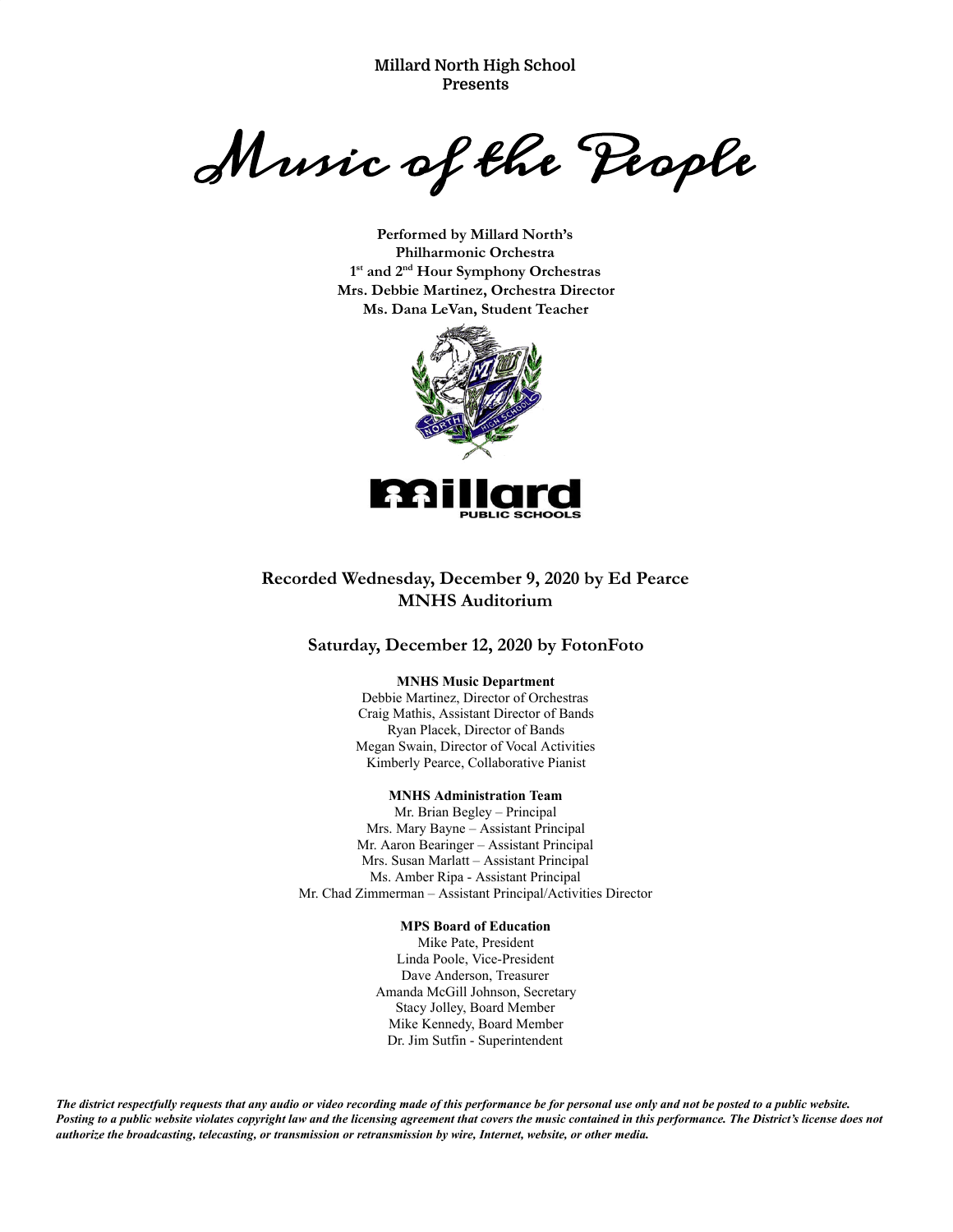# Philharmonic Orchestra

North Star to Freedom Soon Hee Newbold

Remember Me from *Coco* **K. Anderson-Lopez & R. Lopez** 

Charles Baguyos, violin solo

2<sup>nd</sup> Hour Symphony Orchestra

1st Hour Symphony Orchestra

Fire Dance Soon Hee Newbold

arr. James Kazik

Bayou Self Cathy Morris

Praire Tune Mongolian folk song arr. Albert Wang

Libertango Astor Piazolla arr. James Kazik

Carol of the Bells Traditional, arr. Michael Hopkins

Combined Orchestras

Ms. Dana LeVan, drum set

Whitney Jung, violin solo

Joseph Zhong, violin solo; Audrey Cherek, cello solo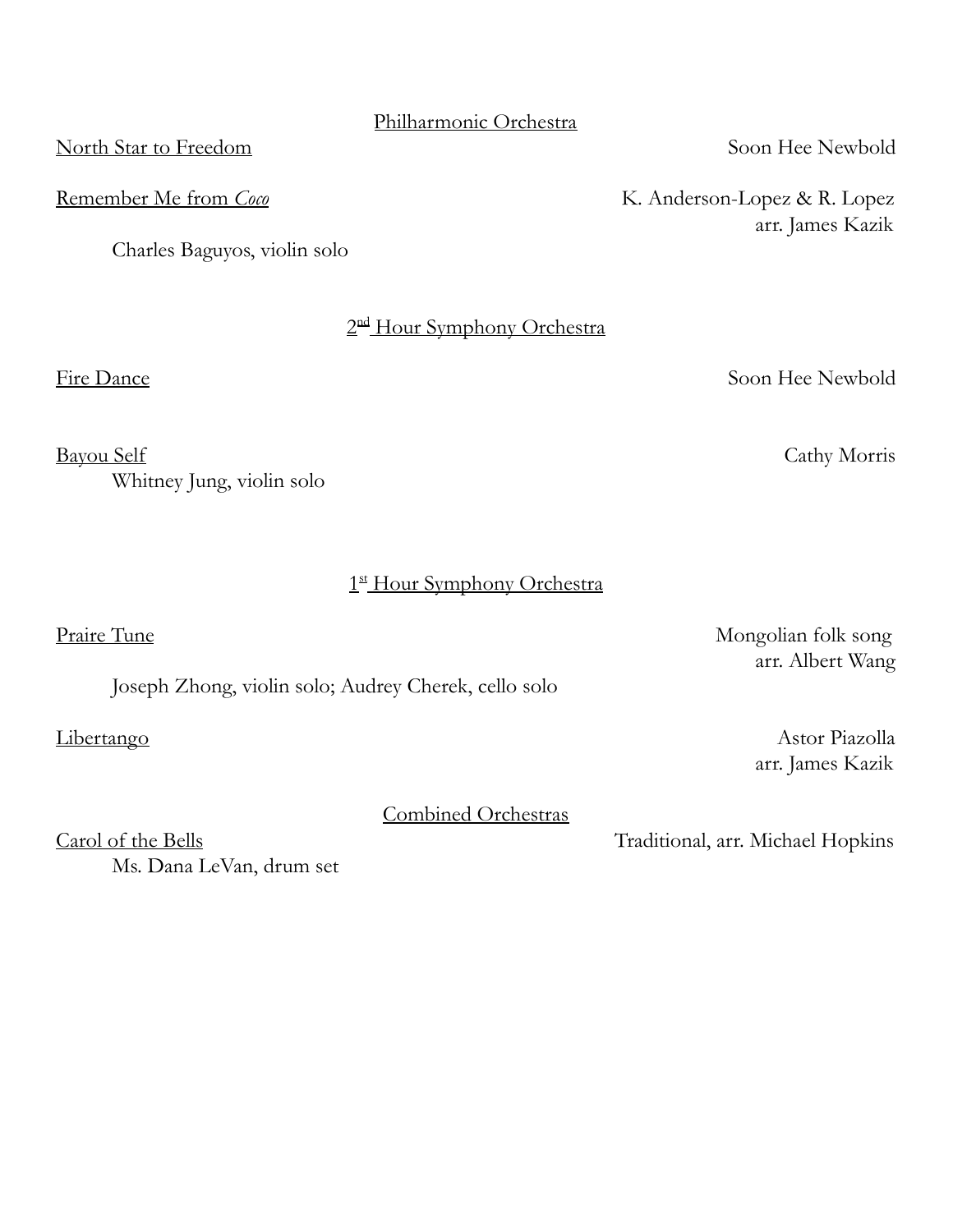**Upcoming Events: Events marked with an asterisk\* might move to a virtual format, depending on COVID data.**

| <b>Date</b>              | <b>Time</b>                                | <b>Event</b>                                                                                           | Location                                          |
|--------------------------|--------------------------------------------|--------------------------------------------------------------------------------------------------------|---------------------------------------------------|
| $1 - 2$                  | 10 PM                                      | Concerto Competition Auditions Due                                                                     | Online                                            |
| $1 - 10$                 | 10 PM                                      | Mid-Year Assessment due (determines orchestra<br>placement for 2021-22 school year)                    | Google Classroom                                  |
| January                  | <b>TBD</b>                                 | <b>MPS All-Millard Orchestra Concert</b>                                                               | Remote concert -<br>recordings to be sent<br>home |
| $*3-1$                   | $*5PM$<br>rehearsal/<br>*7:30PM<br>concert | *MN Orchestra Concert w/KMS and NMS (req. for<br>grades 10-12) and Concerto Competition<br>Performance | <b>MNHS Auditorium</b>                            |
| $*4-10$                  | *All Day                                   | *UNO String Olympics                                                                                   | <b>UNO</b>                                        |
| $*4-20$                  | $*7 PM$                                    | *MN Orchestra Concert (required for all<br>orch.students)                                              | <b>MNHS Auditorium</b>                            |
| $*4-21$ thru<br>$4 - 24$ | $*TBD$                                     | *District Music Contest (large ensemble<br>competition required for 1st hour)                          | <b>Burke HS</b>                                   |
| $*5-6$                   | *5 PM                                      | *MN Music Awards Night                                                                                 | <b>MNHS</b> Lecture Halls                         |
| $*5 - 8$                 | *7 AM-Noon                                 | *ASTA Young Orch. Festival (req. 9 <sup>th</sup> grade only)                                           | <b>Millard South HS</b>                           |
| $*5-15$                  | $*1$ PM                                    | *MN Orch performs at Oakview (required for<br>seniors)                                                 | <b>Oakview Mall</b>                               |
| $*5-29$                  | $*1$ PM                                    | *MN Orch performs at Graduation (required for 1st<br>and 2nd hour orchestras)                          | <b>Baxter Arena</b>                               |
| <b>Summer TBD</b>        | <b>TBD</b>                                 | MPS Summer String Studio Camp (high-school<br>level orch. camp)                                        | <b>MNHS</b>                                       |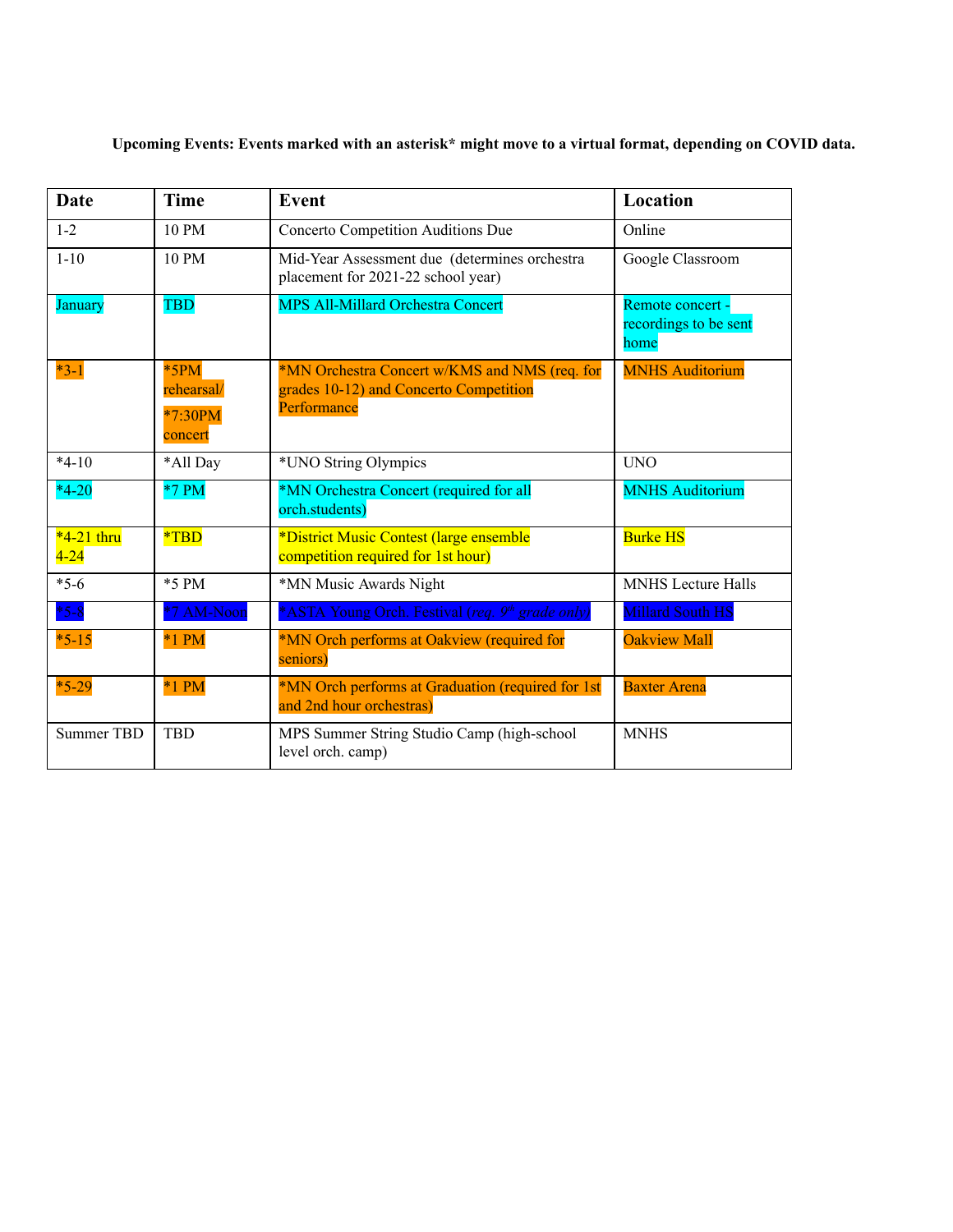## **Philharmonic Orchestra**

### **Violin I**

Charles Baguyos John Dondlinger Nyayoung Gatluak Izzy Kerns Alice Liang Sophia Luebke Ashley Martinez-Pizano Keerthna Nair Devin Neville Grace Peng Tanisha Phulari Hannah Roth Emerson Shaw Breanna Stuck Jerry Sun Austin Tsai Nayan Vel Alaina Wieck Rohan Yalamanchili

### **Violin II**

Aman Andukuri Maya Brilz Elizabeth Burton Thomas Funk Amina Hussain Arpun Kunnath Lucas Lee Nina Martinez Advika Namasivayam Sarah Rasheed Shriya Samanta Emma Schmidt Emmalee Smith Juhith Swarna Xinyuan Tian Jannette Vilela-Vega Sunny Zhao

## **Viola**

Payton Frazier Brendan Hepfner Ishani Karki William Keller Hannah Longnecker Laura McCoy Tanya Ramaswamy Joey Short

#### **Cello**

Sebastian Antes Andrew Flaugh Brayden Hemje Rachel Lee Emerson McCall Ethan Park Maycee Parsons Ainsley Scritchfield Nolan Smith Teagan Sullivan Zeph Waters

### **Bass**

Katy Braak Ethan Mann Damian Nordahl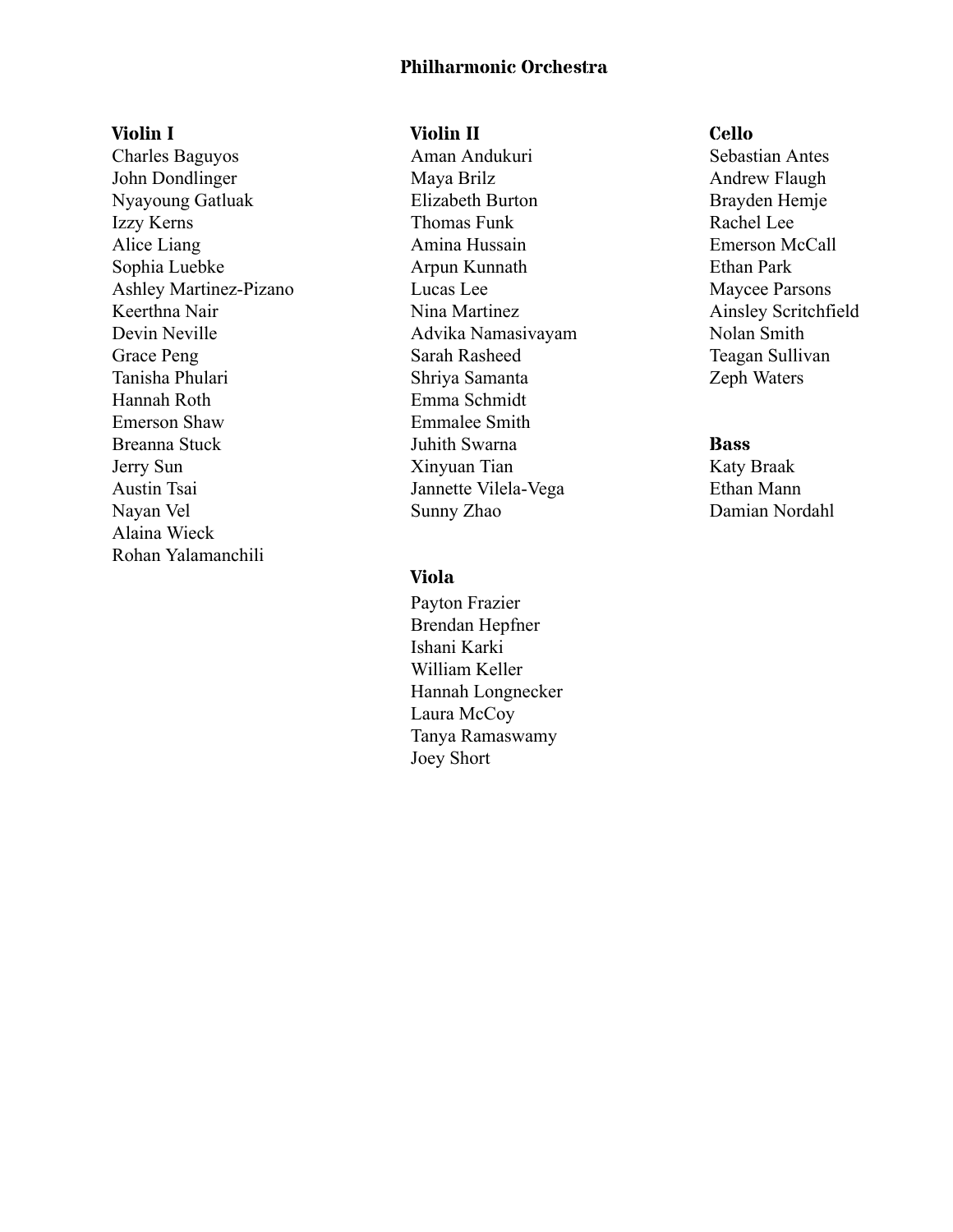# **2 nd Hour Symphony Orchestra**

### **Violin A**

Abby Adams-Spitzer Jessica Cunliffe Sai Gade Abhi Karri Sarang Kim Swayam Kontamwar Mackenzie Krenk Maya Morelli Ashmitha Ramalingam Jolie Smith Stephen Tran Eliese Ueding

#### **Violin B**

Teagan Berlin Aidan Coniglio Wenbo Jia Whitney Jung Navya Khandavalli Mona Lao Rachel Louthan Mathew Mitchell Jasmine Russell Kheely Warren Marjudi Willbrand Sarah Wood

# **Viola**

Ethan Aughe Paul Bierman Emma Bockelmann Zane Colgan Ananya Dishong Lilly Doeppers Ellie Hrynkow Ben Lynch Shreeya Shapkota Jaylee Stark Praneetha Thutika Arya Volvoicar Lauren Vierregger

### **Cello**

Pranavi Athota Evan Burns Anusha Deshpande Mitchell Estey Collette Feagins James Flaugh Brayden Gill Sam Hartman Varsha Kethu Donovan Lane Matthew Lowry Alyssa Lutzow Brendan McCauley Srila Prathivadhi-Bayankaram Anthony Shakulin Varun Sivakumar Blane Wheeler

#### **Bass**

Chris Henderson Christian Vihstadt